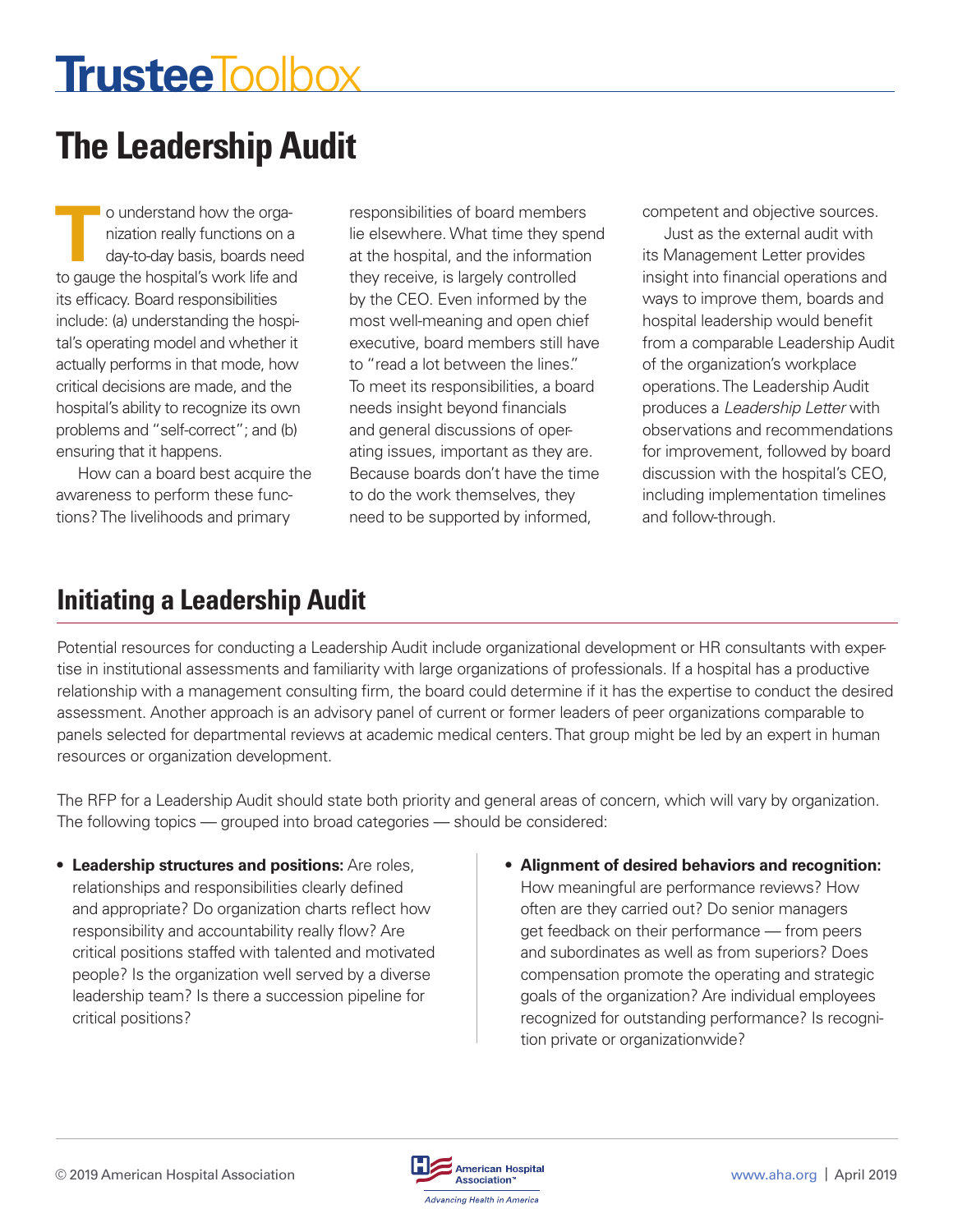#### **Trustee**Toolbox

- **Critical decision-making processes:** For major resource-intensive decisions, are processes well supported with data? Do they reflect a variety of perspectives?
- **Self-correcting mechanisms:** Are grievances, complaints of sexual harassment, inequity of pay and so forth, dealt with effectively? Are there functioning, fair and accessible appeal mechanisms? Do staff know about and use them? Are HR policies and practices appropriate to 21st century issues? Is turnover within acceptable ranges?
- **The CEO as leader:** How effectively does the CEO motivate, energize and communicate with the organization? To what extent is the organization's culture shaped by the CEO in service to its mission and values? Is the CEO visible at all organizational levels? Are vehicles for two-way communication used effectively? How does the CEO allocate his/her time? Is that in line with strategy?

The board could include itself in this audit. Board self-assessments typically address limited factors such as level of familiarity with the organization's mission and business model, frequency of meetings, and quality of materials. Consider these topics:

- **Control of the board agenda:** Who sets the agenda — CEO, board chair, other? Does the chair engage board members to encourage relevant and open discussion? Does the relationship between the CEO and board chair encourage working through different perspectives?
- **Term limits and succession:** Are there limits on terms for board membership and board leadership? Is there planned succession for board and committee leadership?
- **Trustee empowerment:** Do individual board members feel empowered to (and actually bring up) uncomfortable topics they feel important or call for clarification?
- **Board structure:** Is use of committees (including Executive Committee) conducive to both board engagement and efficient conduct of board business? Do agendas address critical issues and provide sufficient time for consideration?
- **Executive sessions:** Do board members regularly meet without staff, rather than signal a crisis when such a session is called?